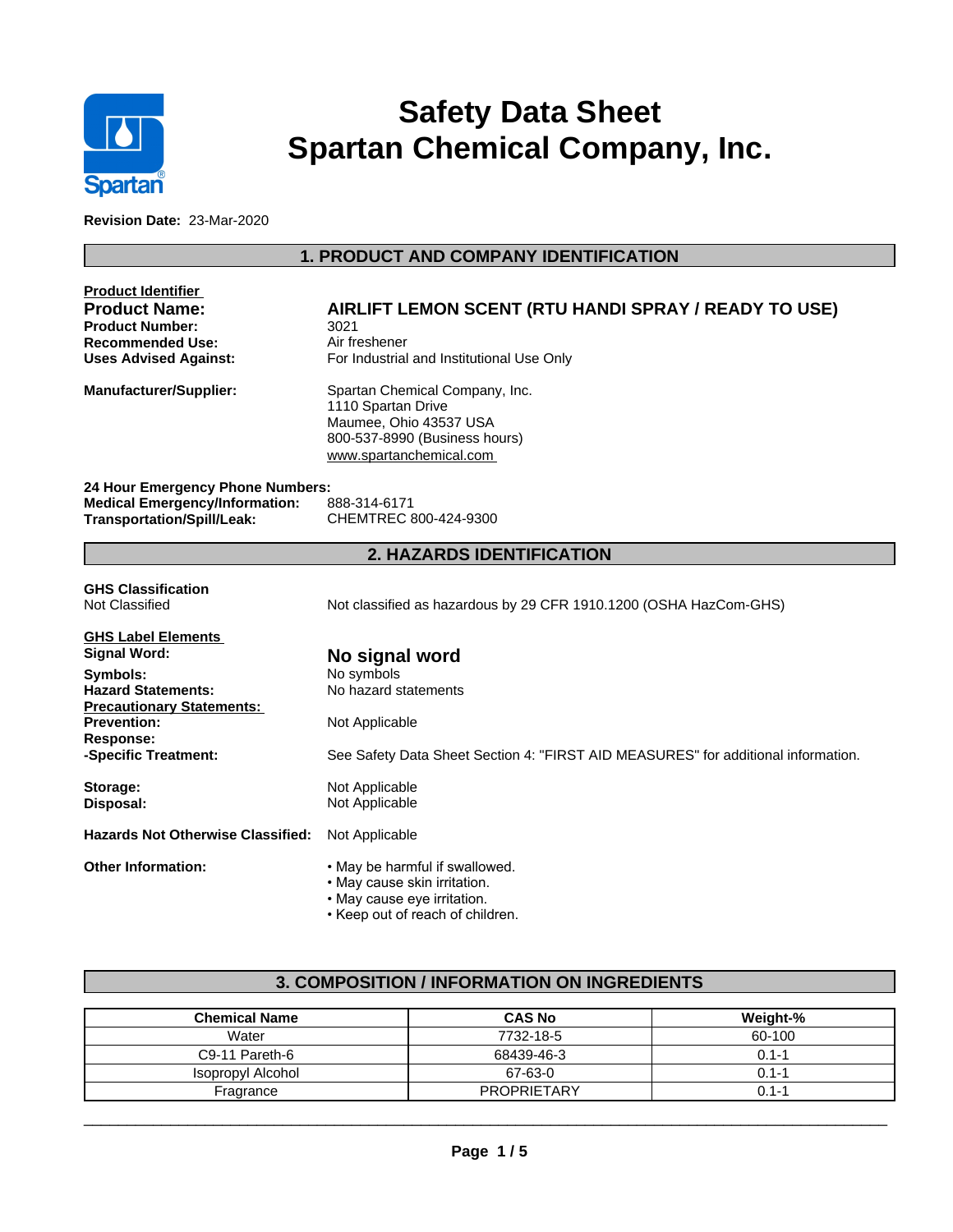| Citrus<br>erpenes                                         | 68608-34-4 | w. |
|-----------------------------------------------------------|------------|----|
| Alkyl<br>Chloride<br>Ammonium<br>. )-1F<br>Dimethylbenzyl | 68424-85-  | w. |
| Yellow<br>36<br>Acıd                                      | 587-98-4   | ∼. |

Specific chemical identity and/or exact percentage of composition has been withheld as a trade secret.

| <b>4. FIRST AID MEASURES</b>                                            |                                                                                                                                                                            |  |  |  |
|-------------------------------------------------------------------------|----------------------------------------------------------------------------------------------------------------------------------------------------------------------------|--|--|--|
| -Eye Contact:                                                           | Rinse cautiously with water for several minutes. Remove contact lenses, if present and<br>easy to do. Continue rinsing. If eye irritation persists: Get medical attention. |  |  |  |
| -Skin Contact:                                                          | Wash with soap and water. If skin irritation occurs: Get medical attention.                                                                                                |  |  |  |
| -Inhalation:                                                            | Remove victim to fresh air and keep at rest in a position comfortable for breathing. Call a<br>poison control center or physician if you feel unwell.                      |  |  |  |
| -Ingestion:                                                             | Rinse mouth. Do NOT induce vomiting. Never give anything by mouth to an unconscious<br>person. Get medical attention if you feel unwell.                                   |  |  |  |
| <b>Note to Physicians:</b>                                              | Treat symptomatically.                                                                                                                                                     |  |  |  |
|                                                                         | <b>5. FIRE-FIGHTING MEASURES</b>                                                                                                                                           |  |  |  |
| Suitable Extinguishing Media:                                           | Product does not support combustion, Use extinguishing agent suitable for type of<br>surrounding fire                                                                      |  |  |  |
| <b>Specific Hazards Arising from the</b><br>Chemical:                   | Dried product is capable of burning. Combustion products are toxic.                                                                                                        |  |  |  |
| <b>Hazardous Combustion Products:</b>                                   | May include Carbon monoxide Carbon dioxide and other toxic gases or vapors.                                                                                                |  |  |  |
| <b>Protective Equipment and</b><br><b>Precautions for Firefighters:</b> | Wear MSHA/NIOSH approved self-contained breathing apparatus (SCBA) and full<br>protective gear. Cool fire-exposed containers with water spray.                             |  |  |  |

## **6. ACCIDENTAL RELEASE MEASURES**

**Personal Precautions:** Avoid contact with skin, eyes or clothing. Use personal protective equipment as required. **Environmental Precautions:** Do not rinse spill onto the ground, into storm sewers or bodies of water. **Methods for Clean-Up:** Prevent further leakage or spillage if safe to do so. Contain and collect spillage with non-combustible absorbent material, (e.g. sand, earth, diatomaceous earth, vermiculite) and place in container for disposal according to local / national regulations (see Section 13).

## **7. HANDLING AND STORAGE**

| <b>Advice on Safe Handling:</b> | Handle in accordance with good industrial hygiene and safety practice. Wash thoroughly<br>after handling.                          |
|---------------------------------|------------------------------------------------------------------------------------------------------------------------------------|
| <b>Storage Conditions:</b>      | Keep containers tightly closed in a dry, cool and well-ventilated place. Keep out of the reach<br>of children. Keep from freezing. |
| <b>Suggested Shelf Life:</b>    | Minimum of 2 years from date of manufacture.                                                                                       |

## **8. EXPOSURE CONTROLS / PERSONAL PROTECTION**

#### **Occupational Exposure Limits:**

| <b>Chemical Name</b> | <b>ACGIH TLV</b> | <b>OSHA PEL</b>                       | <b>NIOSH</b>                |
|----------------------|------------------|---------------------------------------|-----------------------------|
| Isopropyl Alcohol    | STEL: 400 ppm    | TWA: 400 ppm                          | IDLH: 2000 ppm              |
| 67-63-0              | TWA: 200 ppm     | TWA: 980 mg/m $3$                     | TWA: 400 ppm                |
|                      |                  | (vacated) TWA: 400 ppm                | TWA: 980 mg/m <sup>3</sup>  |
|                      |                  | (vacated) TWA: $980 \text{ mg/m}^3$   | STEL: 500 ppm               |
|                      |                  | (vacated) STEL: 500 ppm               | STEL: $1225 \text{ mg/m}^3$ |
|                      |                  | (vacated) STEL: $1225 \text{ mg/m}^3$ |                             |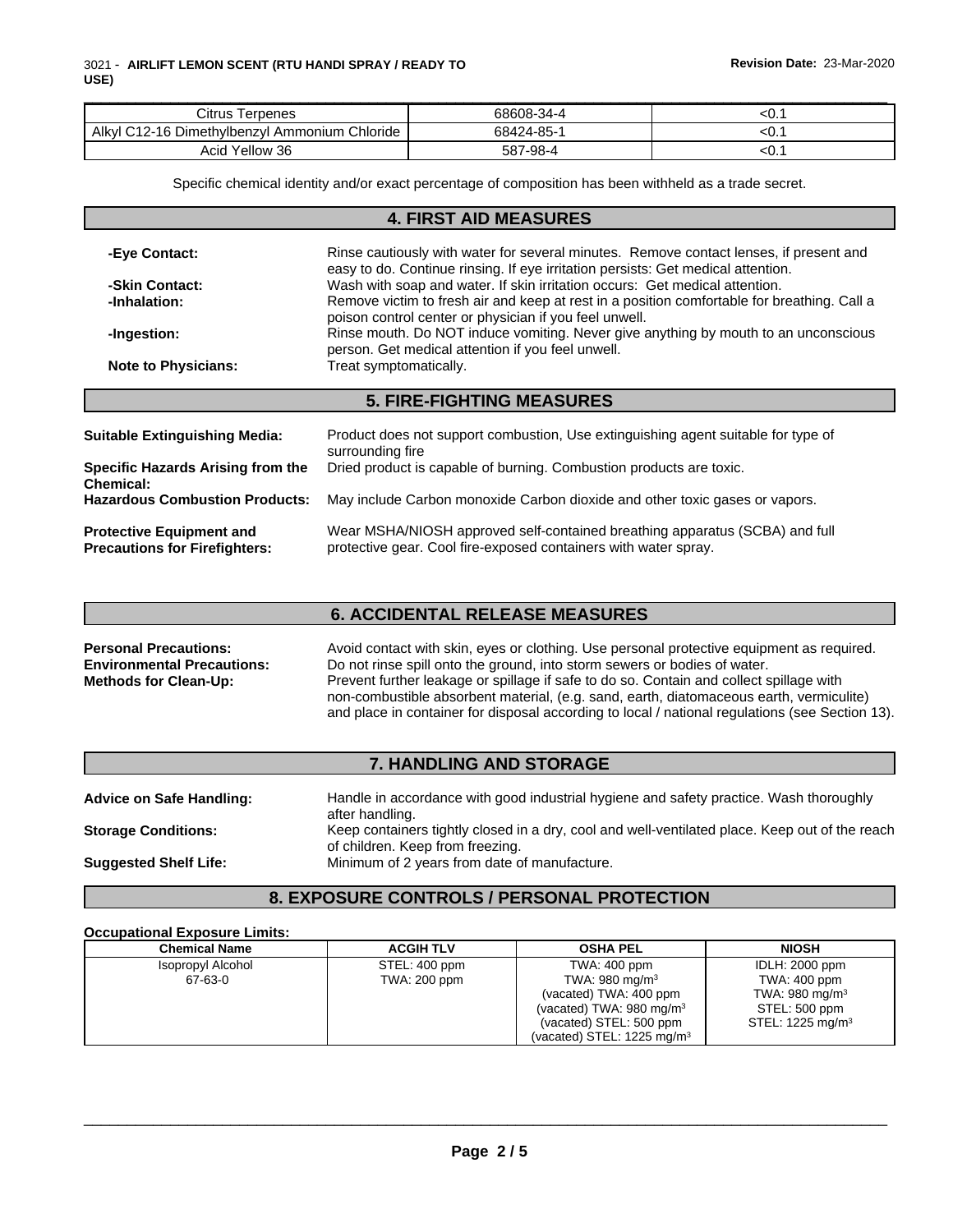| <b>Engineering Controls:</b>           | Provide good general ventilation.                                                       |
|----------------------------------------|-----------------------------------------------------------------------------------------|
|                                        | If work practices generate dust, fumes, gas, vapors or mists which expose workers to    |
|                                        | chemicals above the occupational exposure limits, local exhaust ventilation or other    |
|                                        | engineering controls should be considered.                                              |
| <b>Personal Protective Equipment</b>   |                                                                                         |
| <b>Eye/Face Protection:</b>            | Not required with expected use.                                                         |
| <b>Skin and Body Protection:</b>       | Not required with expected use.                                                         |
| <b>Respiratory Protection:</b>         | Not required with expected use.                                                         |
|                                        | If occupational exposure limits are exceeded or respiratory irritation occurs, use of a |
|                                        | NIOSH/MSHA approved respirator suitable for the use-conditions and chemicals in Section |
|                                        | 3 should be considered.                                                                 |
| <b>General Hygiene Considerations:</b> | Wash hands and any exposed skin thoroughly after handling.                              |
|                                        | See 29 CFR 1910.132-138 for further guidance.                                           |

# **9. PHYSICAL AND CHEMICAL PROPERTIES**

| Appearance/Physical State:             | Liquid                            |
|----------------------------------------|-----------------------------------|
| Color:                                 | Yellow                            |
| Odor:                                  | Lemon                             |
| pH:                                    | $7.5 - 8.5$                       |
| <b>Melting Point / Freezing Point:</b> | No information available.         |
| <b>Boiling Point / Boiling Range:</b>  | 100 °C / 212 °F                   |
| <b>Flash Point:</b>                    | 100 °C $/$ > 212 °F ASTM D56      |
| <b>Evaporation Rate:</b>               | $\leq 1$ (Butyl acetate = 1)      |
| Flammability (solid, gas)              | No information available.         |
| <b>Upper Flammability Limit:</b>       | <b>No information available.</b>  |
| <b>Lower Flammability Limit:</b>       | No information available.         |
| Vapor Pressure:                        | <b>No information available.</b>  |
| Vapor Density:                         | <b>No information available.</b>  |
| <b>Specific Gravity:</b>               | 1.0                               |
| Solubility(ies):                       | Soluble in water                  |
| <b>Partition Coefficient:</b>          | No information available.         |
| <b>Autoignition Temperature:</b>       | <b>INo information available.</b> |
| <b>Decomposition Temperature:</b>      | No information available.         |
| Viscosity:                             | <b>INo information available.</b> |

# **10. STABILITY AND REACTIVITY**

| <b>Reactivity:</b>             | This material is considered to be non-reactive under normal conditions of use.                     |
|--------------------------------|----------------------------------------------------------------------------------------------------|
| <b>Chemical Stability:</b>     | Stable under normal conditions.                                                                    |
|                                | <b>Possibility of Hazardous Reactions:</b> Not expected to occur with normal handling and storage. |
| <b>Conditions to Avoid:</b>    | Extremes of temperature and direct sunlight.                                                       |
| <b>Incompatible Materials:</b> | Strong oxidizing agents. Strong acids.                                                             |
| <b>Hazardous Decomposition</b> | May include carbon monoxide, carbon dioxide (CO2) and other toxic gases or vapors.                 |
| <b>Products:</b>               |                                                                                                    |

## **11. TOXICOLOGICAL INFORMATION**

| <b>Likely Routes of Exposure:</b>   | Eyes, Skin, Ingestion, Inhalation.                     |
|-------------------------------------|--------------------------------------------------------|
| <b>Symptoms of Exposure:</b>        |                                                        |
| -Eye Contact:                       | Pain and redness.                                      |
| -Skin Contact:                      | Drying of the skin.                                    |
| -Inhalation:                        | Nasal discomfort and coughing.                         |
| -Ingestion:                         | Pain, nausea, vomiting and diarrhea.                   |
| Immediate, Delayed, Chronic Effects |                                                        |
| Product Information:                | Data not available or insufficient for classification. |

#### **Numerical Measures of Toxicity**

The following acute toxicity estimates (ATE) are calculated based on the GHS document. .\_\_\_\_\_\_\_\_\_\_\_\_\_\_\_\_\_\_\_\_\_\_\_\_\_\_\_\_\_\_\_\_\_\_\_\_\_\_\_\_\_\_\_\_\_\_\_\_\_\_\_\_\_\_\_\_\_\_\_\_\_\_\_\_\_\_\_\_\_\_\_\_\_\_\_\_\_\_\_\_\_\_\_\_\_\_\_\_\_\_\_\_\_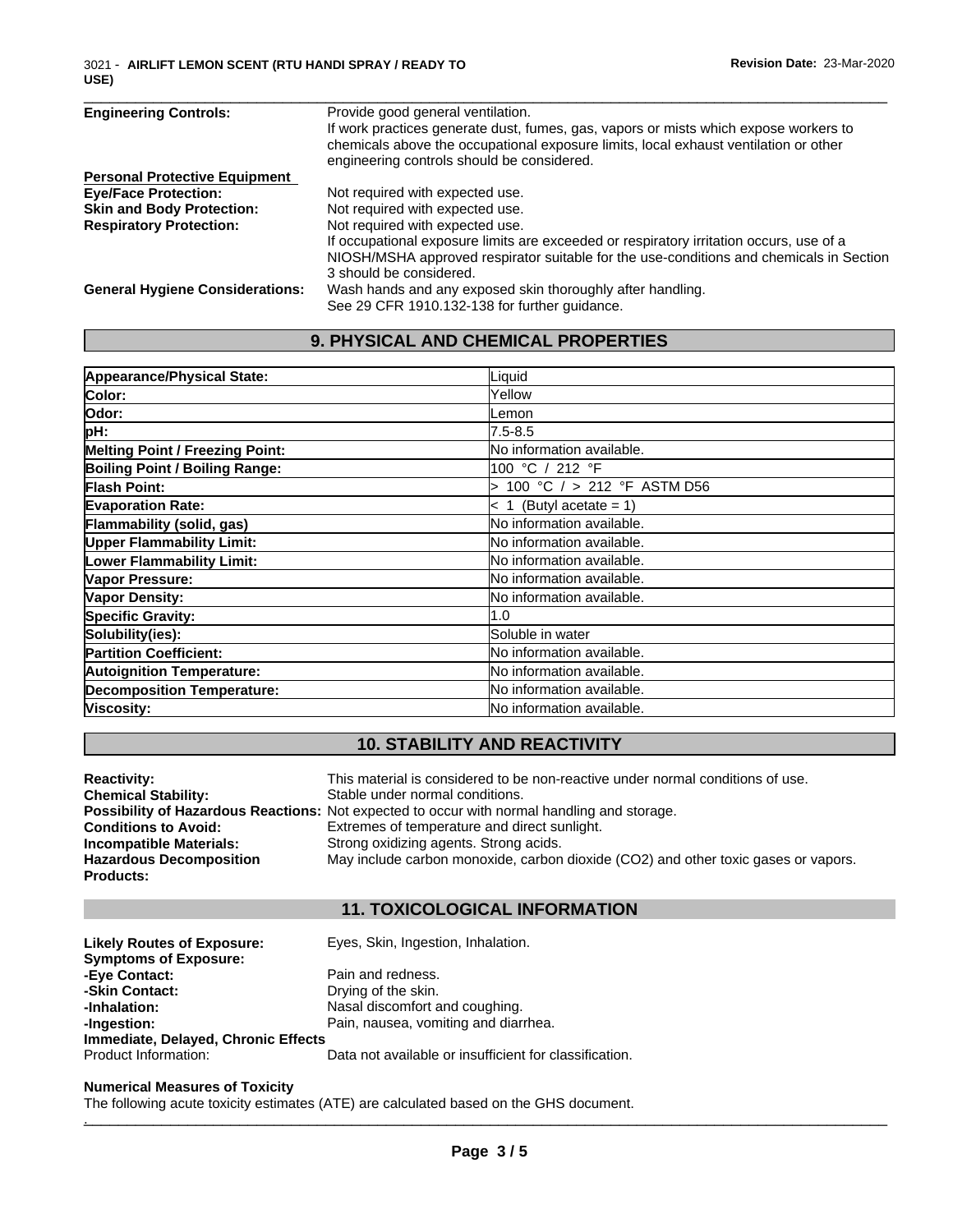ATEmix (oral): 99661 mg/kg

# **Component Acute Toxicity Information**

| <b>Chemical Name</b>        | Oral LD50            | <b>Dermal LD50</b>      | <b>Inhalation LC50</b>                |
|-----------------------------|----------------------|-------------------------|---------------------------------------|
| Water                       | $> 90$ mL/kg (Rat)   | Not Available           | Not Available                         |
| 7732-18-5                   |                      |                         |                                       |
| C9-11 Pareth-6              | $= 1400$ mg/kg (Rat) | Not Available           | Not Available                         |
| 68439-46-3                  |                      |                         |                                       |
| <b>Isopropyl Alcohol</b>    | $= 1870$ mg/kg (Rat) | $= 4059$ mg/kg (Rabbit) | $= 72600$ mg/m <sup>3</sup> (Rat) 4 h |
| 67-63-0                     |                      |                         |                                       |
| Alkyl C12-16 Dimethylbenzyl | $= 426$ mg/kg (Rat)  | Not Available           | Not Available                         |
| Ammonium Chloride           |                      |                         |                                       |
| 68424-85-1                  |                      |                         |                                       |
| Acid Yellow 36              | $= 5000$ mg/kg (Rat) | Not Available           | Not Available                         |
| 587-98-4                    |                      |                         |                                       |

**Carcinogenicity:** No components present at 0.1% or greater are listed as to being carcinogens by ACGIH, IARC, NTP or OSHA.

# **12. ECOLOGICAL INFORMATION**

| Ecotoxicity                  |                                                                                                    |                                                                                                                                                                      |                                             |                                        |
|------------------------------|----------------------------------------------------------------------------------------------------|----------------------------------------------------------------------------------------------------------------------------------------------------------------------|---------------------------------------------|----------------------------------------|
| <b>Chemical Name</b>         | <b>Algae/Aquatic Plants</b>                                                                        | Fish                                                                                                                                                                 | <b>Toxicity to</b><br><b>Microorganisms</b> | Crustacea                              |
| Isopropyl Alcohol<br>67-63-0 | 1000: 96 h Desmodesmus<br>subspicatus mg/L EC50<br>1000: 72 h Desmodesmus<br>subspicatus mg/L EC50 | 9640: 96 h Pimephales<br>promelas mg/L LC50<br>flow-through 11130: 96 h<br>Pimephales promelas mg/L<br>LC50 static 1400000: 96 h<br>Lepomis macrochirus µg/L<br>LC50 | Not Available                               | 13299: 48 h Daphnia magna<br>mg/L EC50 |

#### **Persistence and Degradability:** No information available.<br> **Bioaccumulation:** No information available. **Bioaccumulation:**

**Other Adverse Effects:** No information available.

## **13. DISPOSAL CONSIDERATIONS**

**Disposal of Wastes:** Dispose of in accordance with federal, state and local regulations. **Contaminated Packaging:** Dispose of in accordance with federal, state and local regulations.

## **14. TRANSPORT INFORMATION**

| DOT:<br><b>Proper Shipping Name:</b><br><b>Special Provisions:</b> | Not Regulated<br>Non Hazardous Product<br>Shipping descriptions may vary based on mode of transport, quantities, package size,<br>and/or origin and destination. Check with a trained hazardous materials transportation<br>expert for information specific to your situation. |
|--------------------------------------------------------------------|--------------------------------------------------------------------------------------------------------------------------------------------------------------------------------------------------------------------------------------------------------------------------------|
| IMDG:                                                              | Not Regulated                                                                                                                                                                                                                                                                  |
| <b>Proper Shipping Name:</b>                                       | Non Hazardous Product                                                                                                                                                                                                                                                          |

## **15. REGULATORY INFORMATION**

**TSCA Status:** (Toxic Substance Control Act Section 8(b) Inventory) All chemical substances in this product are included on or exempted from listing on the TSCA Inventory of Chemical Substances.

#### **SARA 313**

This product does not contain listed substances above the "de minimus" level